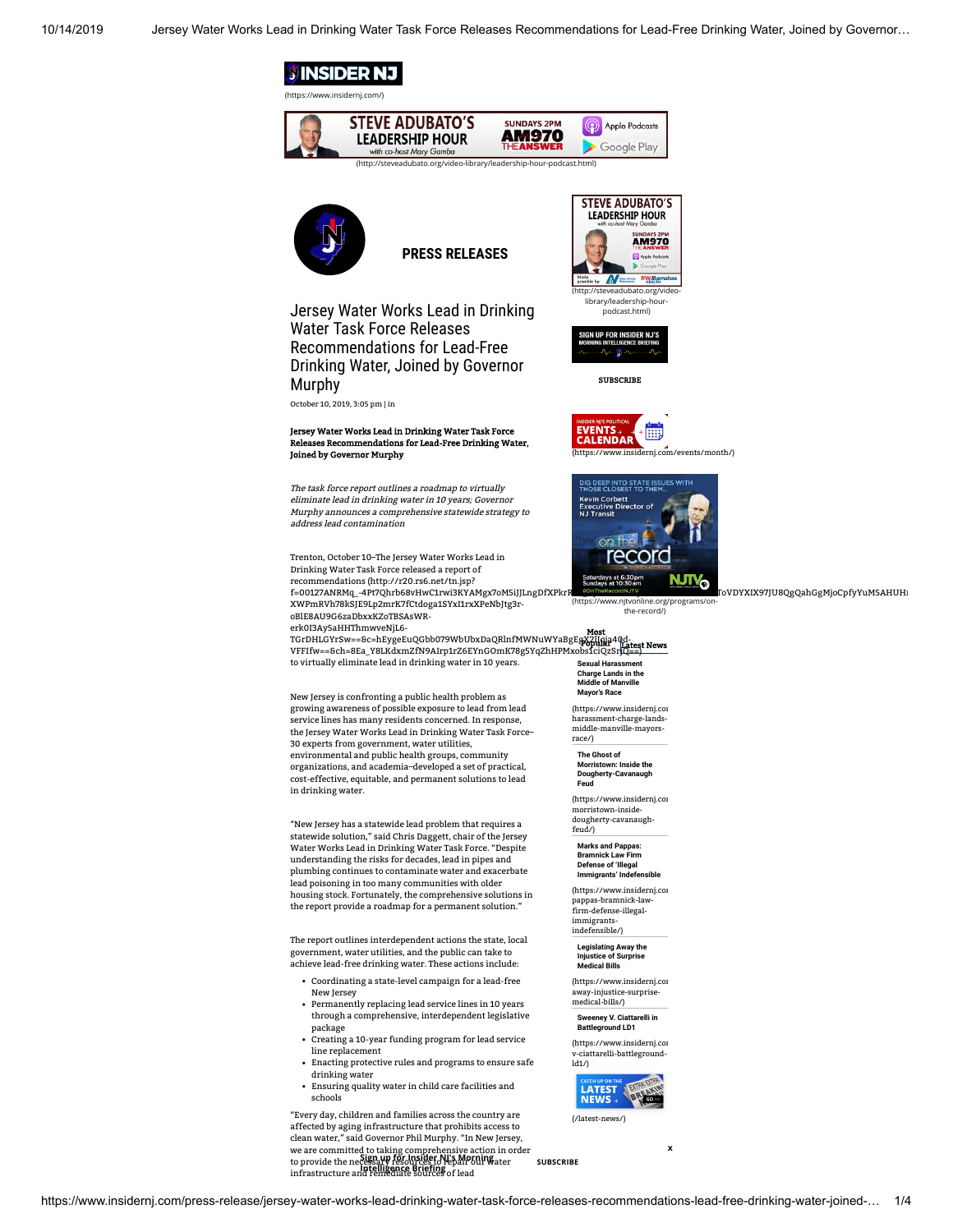10/14/2019 Jersey Water Works Lead in Drinking Water Task Force Releases Recommendations for Lead-Free Drinking Water, Joined by Governor…

contamination, including lead-based paint and contaminated soil, to protect the health and well-being of our residents."

"Today's announcements by Governor Murphy jump-start implementation of the Jersey Water Works Task Force's recommendations," said Chris Sturm, Managing Director of Policy and Water at New Jersey Future. "Together with leaders in the legislature, the administration and all of our Jersey Water Works partners, we can turn the corner on lead in drinking water. New Jersey Future is excited to begin."

Lead exposure can affect anyone, but children and infants are most vulnerable. Although paint is the leading source, 20% of lead exposure is attributable to drinking water. That share rises to 40-60% in infants who drink formula made with tap water containing lead.

"The Fund for New Jersey is proud to support the urgent work of the Jersey Water Works Lead in Drinking Water Task Force and is pleased to see its members commit to ending lead in drinking water in New Jersey within the decade. The Fund for New Jersey is committed to a holistic approach to end childhood lead poisoning in New Jersey, which harms the health and limits the educational opportunity of thousands of New Jersey children," said Kiki Jamison, President, The Fund for New Jersey

"The most important thing we can do is to protect our most vulnerable from the cumulative impacts of environmental health harms like lead. Lead in drinking water is the first point and 40-60% of initial of exposure–from pregnant women to fetus to infant on formula. Individuals, low income families, and homeowners as well as hard-hit municipalities and schools lack the means to inventory and remove lead service lines which make up 80% of the lead in water problem. Clean Water Action joins others in calling for a comprehensive plan of action that includes timely and accurate public disclosure, state policies and funding to remove lead at the tap," said Amy Goldsmith, NJ State<br>Director, Clean Water Action and Clean Water Fund.

"Lead is baked into New Jersey's infrastructure. It's in the water we drink, it's in the paint on our walls, and it's in the dirt our children play in. Though necessary, simply replacing pipes is not enough to eliminate the crisis. ACNJ has long advocated for our leaders to take steps to help get the lead out of our environment through awareness campaigns so that parents understand the detrimental effects the element has on developing minds, as well as through meaningful action. The good news is, we already have agencies in place that can help eliminate the ongoing lead crisis gripping our state. We just have to use them, said Peter Chen, Policy Counsel of Advocates for Children of New Jersey (ACNJ).

"Revitalization and redevelopment of New Jersey's older towns and cities has begun, but they face many legacy issues including lead paint in homes and lead service lines providing water. We need to address these issues now, as part of a broader effort to improve our environmental quality and economic competitiveness, so that all residents benefit," said Daniel J. Van Abs, PhD, PP/AICP, Associate Professor of Practice for Water, Society & Environment, Department of Human Ecology, SEBS, Rutgers University.

"This is the first statewide plan to address lead in drinking water that brings together a broad base of stakeholders from across state agencies, private and public water utilities, and advocates to create a thorough set of recommendations about lead service line inventory, replacement, funding and communication. Very importantly, it acknowledges upfront that lead in water is only part of a bigger picture of lead in our NJ ecosystem and suggests how New Jersey comprehensively approach removing lead from our housing, schools, soil and water to best protect NJ residents," said Elyse Pivnick, Senior Director, Environmental Health, Isles.

"Although the task force focused on lead in water, we recognized that there are other sources of exposure including old paint, contaminated soil and dust. Lead is a potent neurotoxin with exposure leading to long term irreversible consequences; we must do everything possible to protect our children," said Robert K. Tucker, Ph.D.

> **Sign up for Insider NJ's Morning Intelligence Brieng SUBSCRIBE**



podcast.html) Press Releases

[\(https://www.insidernj.com/press](https://www.insidernj.com/press-release/)release/)

**Latino Action Network Releases Endorsements for 2019 Assembly Elections**

[\(https://www.insidernj.com/press](https://www.insidernj.com/press-release/latino-action-network-releases-endorsements-2019-assembly-elections/)release/latino-action network-releasesendorsements-2019 assembly-elections/)

**Sen. Cory Booker Meets with 32BJ SEIU members at EWR**

[\(https://www.insidernj.com/press-](https://www.insidernj.com/press-release/sen-cory-booker-meets-32bj-seiu-members-ewr/)release/sen-cory-booker meets-32bj-seiu members-ewr/)

**NEW JERSEY PARKS, FORESTS AND HISTORIC SITES TO PROVIDE TREATS, SOME FRIGHTS FOR VISITORS IN CELEBRATION OF HALLOWEEN**

[\(https://www.insidernj.com/press](https://www.insidernj.com/press-release/new-jersey-parks-forests-historic-sites-provide-treats-frights-visitors-celebration-halloween/)release/new-jersey-parks-forests-historic-sitesprovide-treats-frightsvisitors-celebration halloween/)

**First Lady Tammy Murphy Announces Initiative to Incorporate Climate Change into Education Guidelines for K-12 Schools**

[\(https://www.insidernj.com/press](https://www.insidernj.com/press-release/first-lady-tammy-murphy-announces-initiative-incorporate-climate-change-education-guidelines-k-12-schools/)release/first-lady-tammy murphy-announces-initiative-incorporateclimate-change-education-guidelines-k-12-schools/)

**Meissner Files OPRA Request With City of Newark** 

[\(https://www.insidernj.com/press](https://www.insidernj.com/press-release/meissner-files-opra-request-city-newark/)release/meissner-filesopra-request-city newark/)

SUBMITYOUR<br>PRESS RELEASE [\(https://www.insidernj.com/press](https://www.insidernj.com/press-release)release)



the-record/)

**x**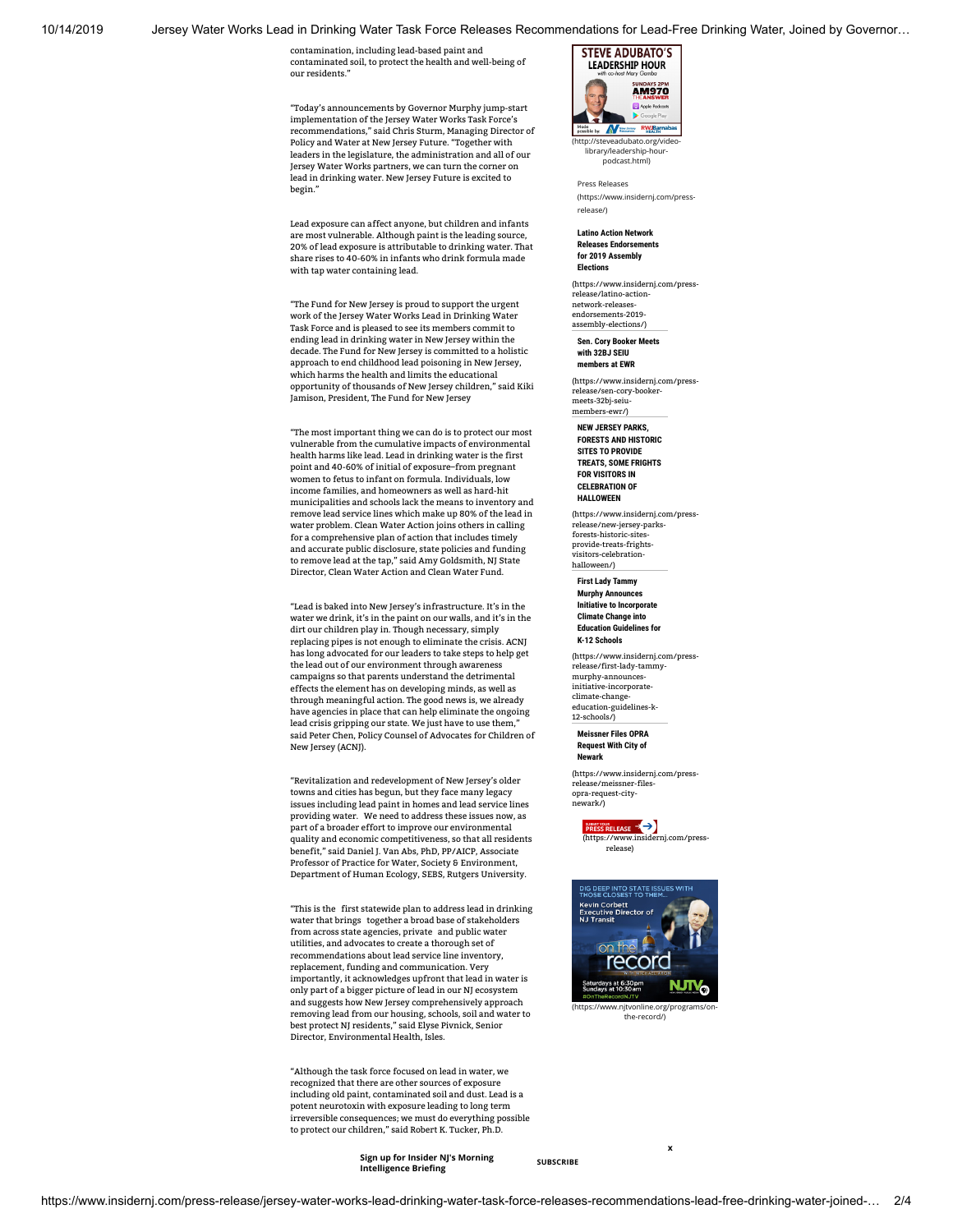10/14/2019 Jersey Water Works Lead in Drinking Water Task Force Releases Recommendations for Lead-Free Drinking Water, Joined by Governor…

The Jersey Water Works Lead in Drinking Water Task Force members made 25 individual commitments to action– either new projects, programs, or resources–that help advance the goal of drastically reducing lead in drinking water in New Jersey and build momentum for future implementation of the report's recommendations. The full list of commitments can be found here (http://r20.rs6.net/tn.jsp? [f=00127ANRMq\\_-4Pt7Qhrb68vHwC1rwi3KYAMgx7oM5iJJLngDfXPkrR8Z\\_DjNIAMNE0yOMqtVEtsqdl0Qkj4\\_TJ\\_KBbDbcJk-](http://r20.rs6.net/tn.jsp?f=00127ANRMq_-4Pt7Qhrb68vHwC1rwi3KYAMgx7oM5iJJLngDfXPkrR8Z_DjNIAMNE0yOMqtVEtsqdl0Qkj4_TJ_KBbDbcJk-RbCYZrhxjW08HK4qqM3FP3GfRyjsWWnIu6uaOkJtz2i2u7XtsMTCDRDRcFOQEln2qGKxnVpH7Lr5krneCPX7pB3r-P6ZrLQ8DBrdCMI6jowocBsKu-NN_5QOQoJAqn82L-senga_zo04ELvaFv48vG5u_wr3qSzw-YdfBzhv-XxN5f6lyEy10tCgkPuKzVEt7Uz&c=hEygeEuQGbb079WbUbxDaQRlnfMWNuWYaBgEgX2lJqja40d-VFFIfw==&ch=8Ea_Y8LKdxmZfN9AIrp1rZ6EYnGOmK78g5YqZhHPMxobs1ciQzSrjQ==) RbCYZrhxjW08HK4qqM3FP3GfRyjsWWnIu6uaOkJtz2i2u7XtsMTCDRDRcFOQEln2qGKxnVpH7Lr5krneCPX7pB3r-P6ZrLQ8DBrdCMI6jowocBsKu-NN\_5QOQoJAqn82Lsenga\_zo04ELvaFv48vG5u\_wr3qSzw-YdfBzhv-  ${\bf XxNSf6lyEy10tcg}k \text{Pu} \text{KzVEt7Uz}\bar{\text{bc}}\text{=} h \text{EygeEuQGbb079Wb} \text{UbxDaQRlnf} \text{MWWuWYaBgEgX2lJqja40d-} h \text{DyyaOg} \text{DyyaOg} \text{AyyaOg} \text{AyybOg} \text{AyybOg} \text{AyybOg} \text{AyybOg} \text{AyybOg} \text{AyybOg} \text{AyybOg} \text{AyybOg} \text{AyybOg} \text{AyybOg} \text{AyybO$ VFFIfw==&ch=8Ea\_Y8LKdxmZfN9AIrp1rZ6EYnGOmK78g5YqZhHPMxobs1ciQzSrjQ==).

(Visited 51 times, 1 visits today)

Comments are closed.

## News From Around the Web

## Podcasts [\(https://www.insidernj.com/podcasts\)](https://www.insidernj.com/podcasts)

| <b>BURLINGTON COUNTY TIMES</b>                                                                                                                                                                                    | POLITICO NI                                                                                                                                                                                                                                                                                                                                                        |                                                                                                                |
|-------------------------------------------------------------------------------------------------------------------------------------------------------------------------------------------------------------------|--------------------------------------------------------------------------------------------------------------------------------------------------------------------------------------------------------------------------------------------------------------------------------------------------------------------------------------------------------------------|----------------------------------------------------------------------------------------------------------------|
| A fall from grace:<br>Ex-Bordentown<br>Twp. chief's case<br>far from over<br>from-grace-ex-                                                                                                                       | Sweeney, Coughlin<br>prepared to<br>advance new<br>expungement bill<br>(https://www.burlingtoncountytimesgdam/edwsk2019101<br>(https://subscriber.politicopi                                                                                                                                                                                                       | Current Events<br><b>Politically Direct With Fernando</b><br>Uribe-Episode 71-Special<br>by Politically Direct |
| bordentown-twp-<br>chiefs-case-far-from-<br>over)                                                                                                                                                                 | jersey/story/2019/10/11/swe<br>coughlin-prepared-to-<br>advance-new-<br>expungement-bill-<br>during-lame-duck-<br>1225561)                                                                                                                                                                                                                                         | powered by <b>BLOGTALKRADIO</b><br>More Episodes<br>Politically Direct With Fernan                             |
| NJTV                                                                                                                                                                                                              | HUDSON COUNTY VIEW                                                                                                                                                                                                                                                                                                                                                 | Politically Direct With Fernan                                                                                 |
| Trump looms large<br>in crowded District<br>21 Assembly race<br>(https://www.njtvonline.org/newsa/sideoi/tjarsey-<br>looms-large-in-                                                                              | State Senator<br>Stack: 'Critical' that<br>Airbnb referendum<br>City                                                                                                                                                                                                                                                                                               | Politically Direct With Fernan                                                                                 |
| crowded-district-21-<br>assembly-race/)                                                                                                                                                                           | senator-stack-critical-<br>that-airbnb-<br>referendum-passes-in-<br>jersey-city/)                                                                                                                                                                                                                                                                                  | (https://hudsoncountyview.com/state <sup>PoliticallyDirectWithFernan</sup>                                     |
| STAR-LEDGER<br>Booker really<br>believes his love<br>gospel. It may cost<br>him the race I<br>Moran<br>(https://www.nj.com/opinion/201191/10/duoallervin-<br>really-believes-his-love-<br>gospel-it-may-cost-him- | PHILADELPHIA INQUIRER<br>Farewell, South<br>Jersey - but not<br>goodbye<br>(https://www.inquirer.com/news/columnists/south-<br>jersey-farewell-column-<br>riordan-20191012.html)                                                                                                                                                                                   |                                                                                                                |
| the-race-moran.html)                                                                                                                                                                                              |                                                                                                                                                                                                                                                                                                                                                                    |                                                                                                                |
| TRENTONIAN<br>Mayor Reed<br>Gusciora sues<br>McBride, Vaughn<br>for 'obstructing'<br>city government<br>reed-gusciora-sues-<br>mcbride-vaughn-for-<br>obstructing-city-<br>ec58-11e9-b516-<br>d393014f0b09.html)  | PRESS OF ATLANTIC CITY<br>Christie, Murphy<br>have taken<br>different<br>approaches to<br><b>Atlantic City</b><br>(https://www.trentonian.contritiess/mayopressofatlanticcity.com/news/local/christie-<br>murphy-have-taken-<br>different-approaches-<br>to-atlantic-<br>government/article_b344769&ity/article_d25df7a4-<br>b50b-5709-a62e-<br>fb1c2fa2c667.html) |                                                                                                                |

**NINSIDER NJ** 

 $\overline{\phantom{a}}$ 

© Copyright 2018 InsiderNJ. All Rights Reserved

## EXPLORE MORE

| In                         | <b>HOMF</b>                                                                                            | <b>CATEGORIES</b><br><b>NEWS</b>                                                                                                                                                                                                                                                                       | CONTACT<br>(HTTPS://WWW.INSIDERNJ.COM/CONTACT/)       |
|----------------------------|--------------------------------------------------------------------------------------------------------|--------------------------------------------------------------------------------------------------------------------------------------------------------------------------------------------------------------------------------------------------------------------------------------------------------|-------------------------------------------------------|
| beta/11057 <b>4800</b> TUS | (HTTPS://WWW.INSIDERNJ.COM/ABOUT-<br>US/<br><b>ADVERTISE</b><br>(HTTPS://WWW.INSIDERNJ.COM/ADVERTISE/) | (HTTPS://WWW.INSIDERNJ.COM/CATEGONSYONEWSOFX<br>THE DINER BOOTH<br>(HTTPS://WWW.INSIDERNJ.COM/CATEGORY/THE-<br>DINER-BOOTH/)<br><b>CITY CONFIDENTIAL</b><br>(HTTPS://WWW.INSIDERNJ.COM/CATEGORY/CITY-<br>CONFIDENTIAL/)<br><b>CAUCUS ROOM</b><br>(HTTPS://WWW.INSIDERNJ.COM/CATEGORY/CAUCUS-<br>ROOM/) | (HTTPS://WWW.INSIDERNJ.COM/INSIDERNJ-<br>TAGS-INDEX/) |
|                            | Sign up for Insider NJ's MorningRDS/<br><b>Intelligence Briefing</b>                                   | <b>FDWARD FDWARDS</b><br>(HTTPS://WWW.INSIDERNJ.COM/CATEGORY/EDWARD-<br><b>SUBSCRIBE</b>                                                                                                                                                                                                               | x                                                     |